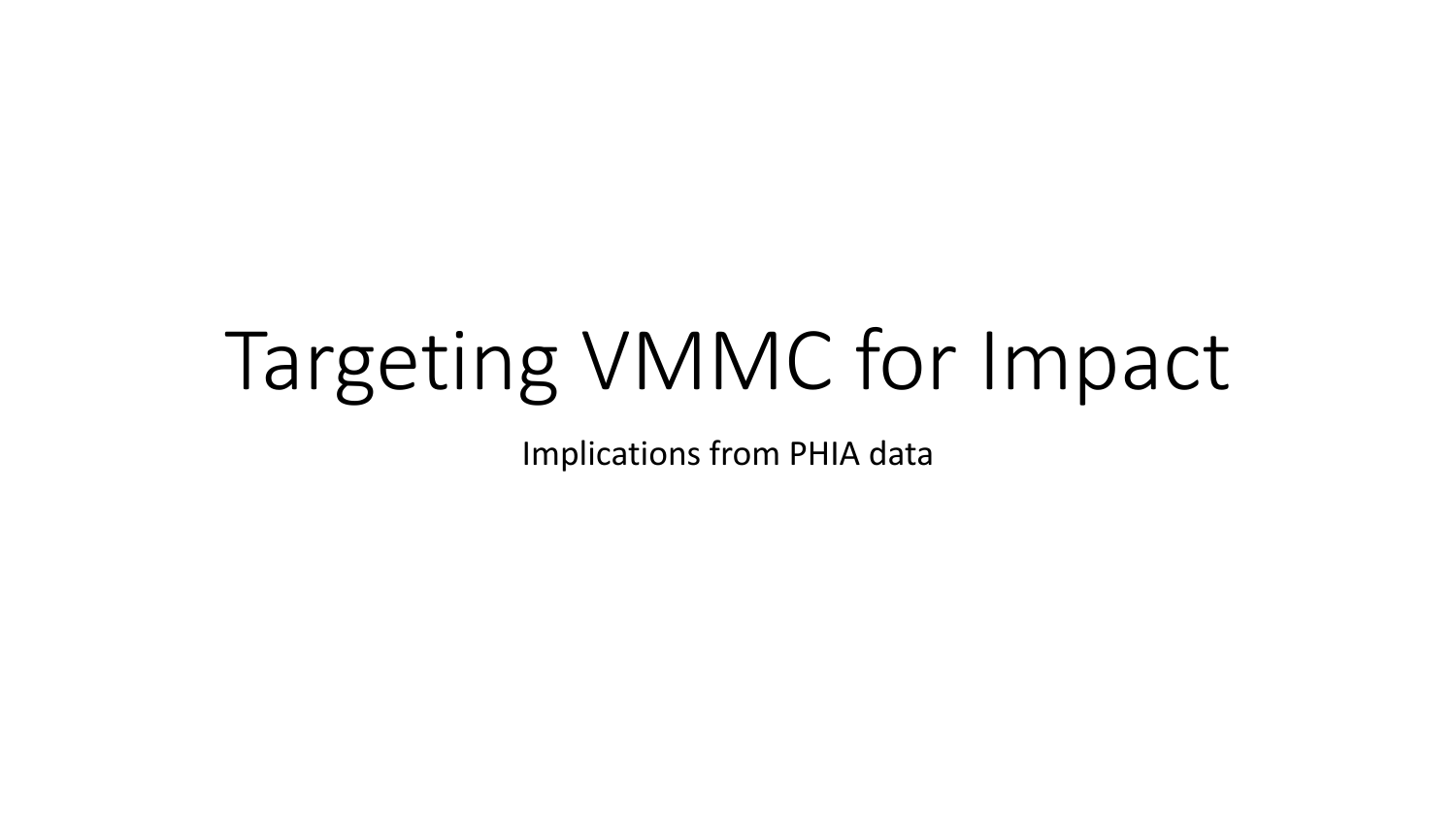### Impact and Incidence

- MC confers a relative risk reduction of about 60%; the higher the absolute risk or incidence, the greater the absolute risk reduction and the more HIV cases prevented
- Therefore high-incidence areas, age groups or other types of 'clusters' get the most impact from VMMC
- This is the underlying reasoning behind the age pivot: age groups with the highest current incidence get the highest immediate impact from VMMC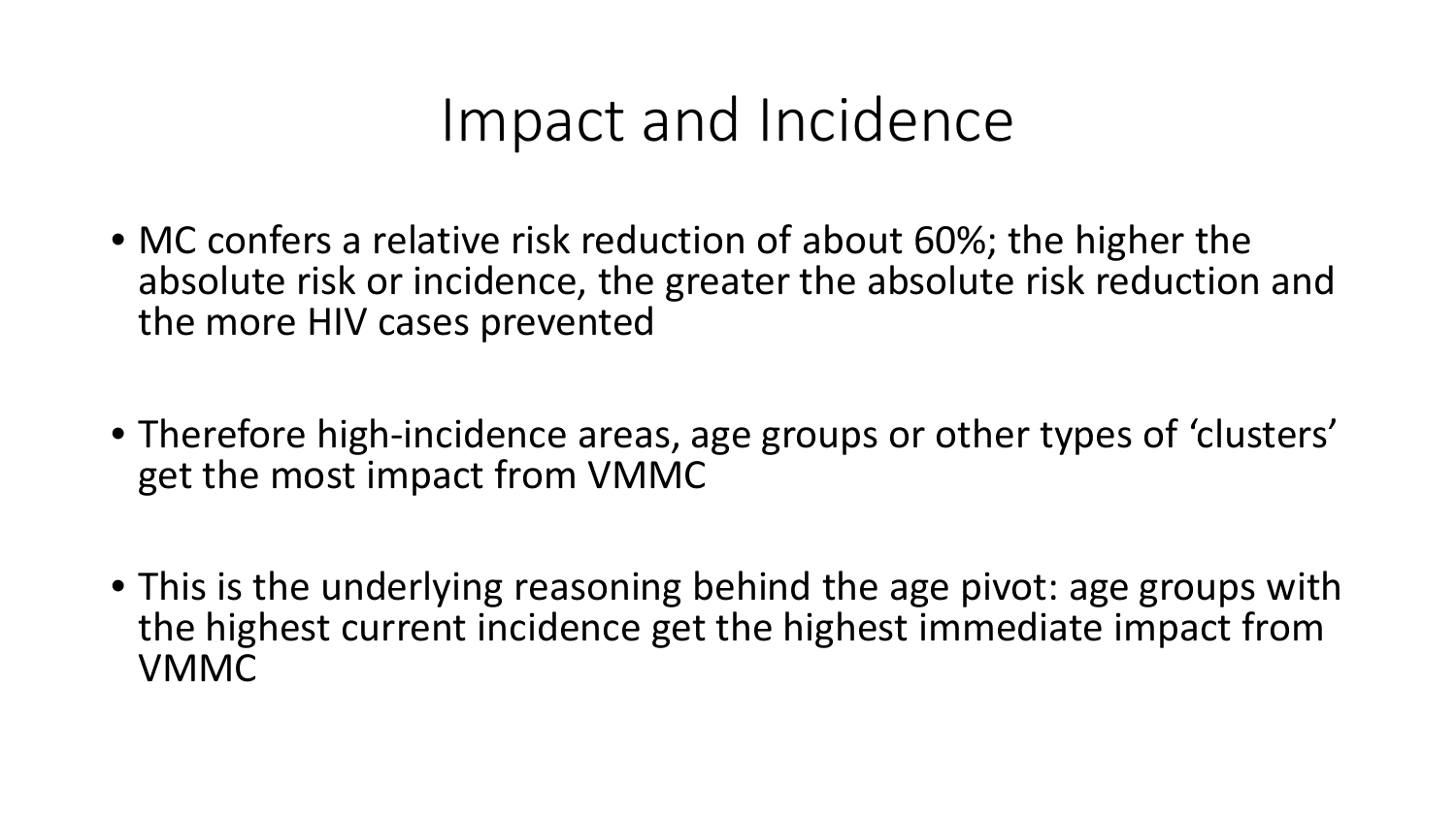#### Male HIV Incidence (%) by Age in 3 countries with PHIA data



- PHIAs provide the first directly measured (not modelled) incidence data by age
- Clear trend by age: very low incidence in most of age pivot range, increasing substantially with **greater** age
- But error bars for individual countries overlap between countries and age bands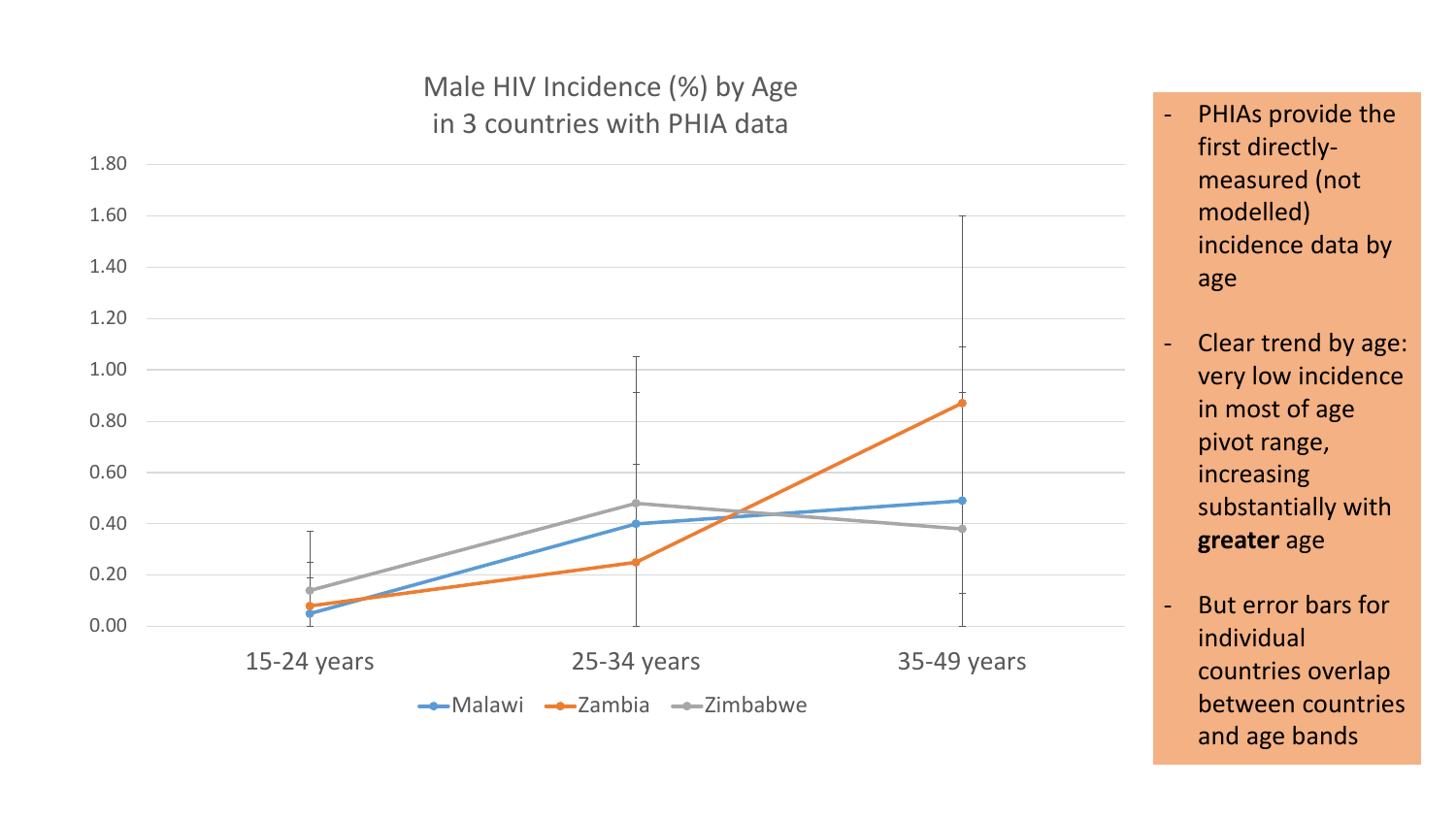#### Age Profile of VMMC Clients in 2017\*: few men over 29



In comparison to 2016,

- 10 countries increased the number of men circumcised 15-29, but
- 7 decreased the proportion of 15-29 circumcised

\*IAS 2018 poster to be presented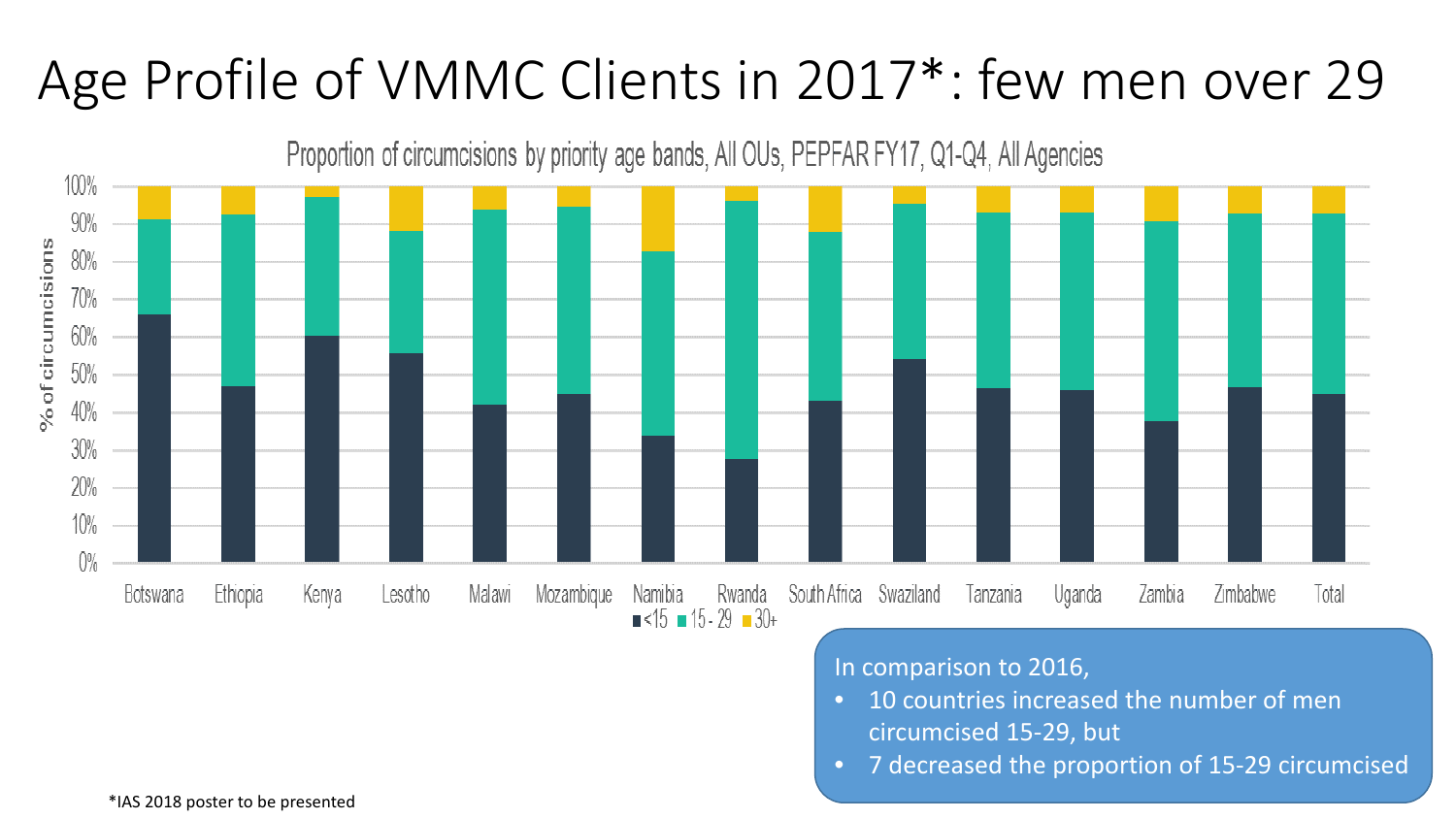#### Quarterly Trends in Age of VMMC Clients: Men 30 and older not increasing

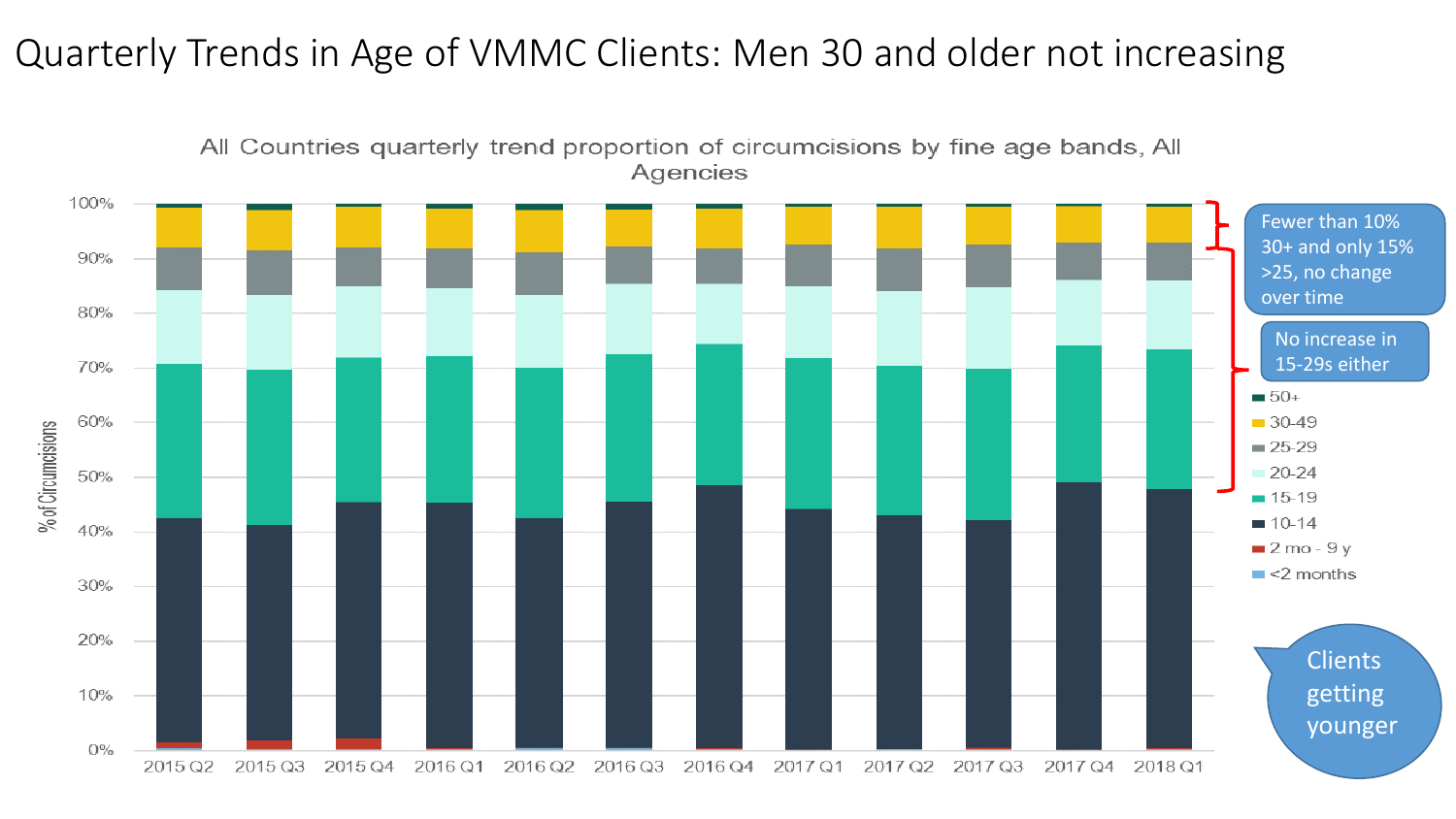## Modeling coverage for targeting

- DMPPT2 models continue to be updated based on most recent country data
- Working with PEPFAR and Avenir colleagues to get DMPPT2 assumptions harmonized with PHIA coverage data
	- Encourage country teams to ensure the same is done in each country
	- PHIA powered to provide provincial-level coverage where DMPPT2 provides district-level coverage modeling, so have to have DMPPT2 generate province- level coverage modeling and then harmonize to PHIA
- Should allow generation of accurate proposed targets